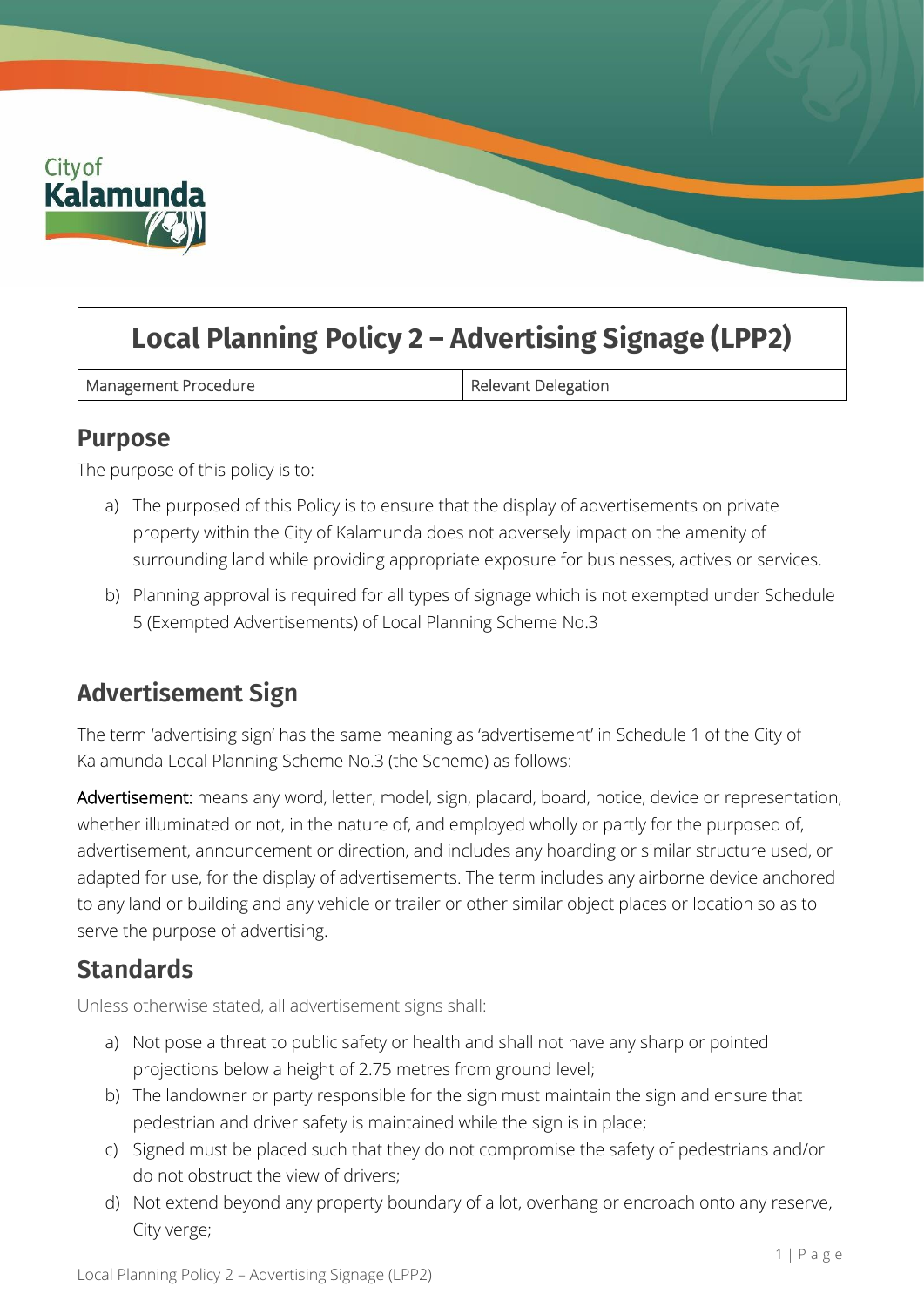

- e) Only advertise event, services or products associated on the lot where it is to be located;
- f) Not be in any position where is obstructs the view from a street or site lines for vehicles entering and departing the subject lot on which the sign in places; and
- g) If illuminated:
	- i. Use a low level of illumination and not cause a nuisance, by way of light spillage, to abutting sites.
	- ii. Not comprise of flashing, pulsating, chasing or running lights.
	- iii. Not interfere with or be likely to be confused with traffic control signals.
	- iv. Have a minimum clearance of 2.75 metres from ground level.

### **Home Signs**

Display home signs shall:

- a) Be provided in a ratio not exceeding  $2m^2$  per house in a centre with no individual sign exceeding 4m<sup>2</sup>; overall height of sign not to exceed 4m;
- b) Not be illuminated after 9.00pm; and
- c) Be approved for a period not exceeding twelve months at any one time

# **Hoardings**

Hoardings shall not:

- a) Be erected in a residential area;
- b) Except with the specific approval of the City, be erected within 15m of any street or other public place and in any case not closer then its own height to a street or public place; and
- c) Be of greater area than  $22m^2$ .

A Licence issues in respect of a hoarding is valid in terms of the licence for a period set by the City, up to ten years.

The licence fee for a hoarding is an annual licence fee and is payable annually so long as the hoarding is maintained with the approval of the City.

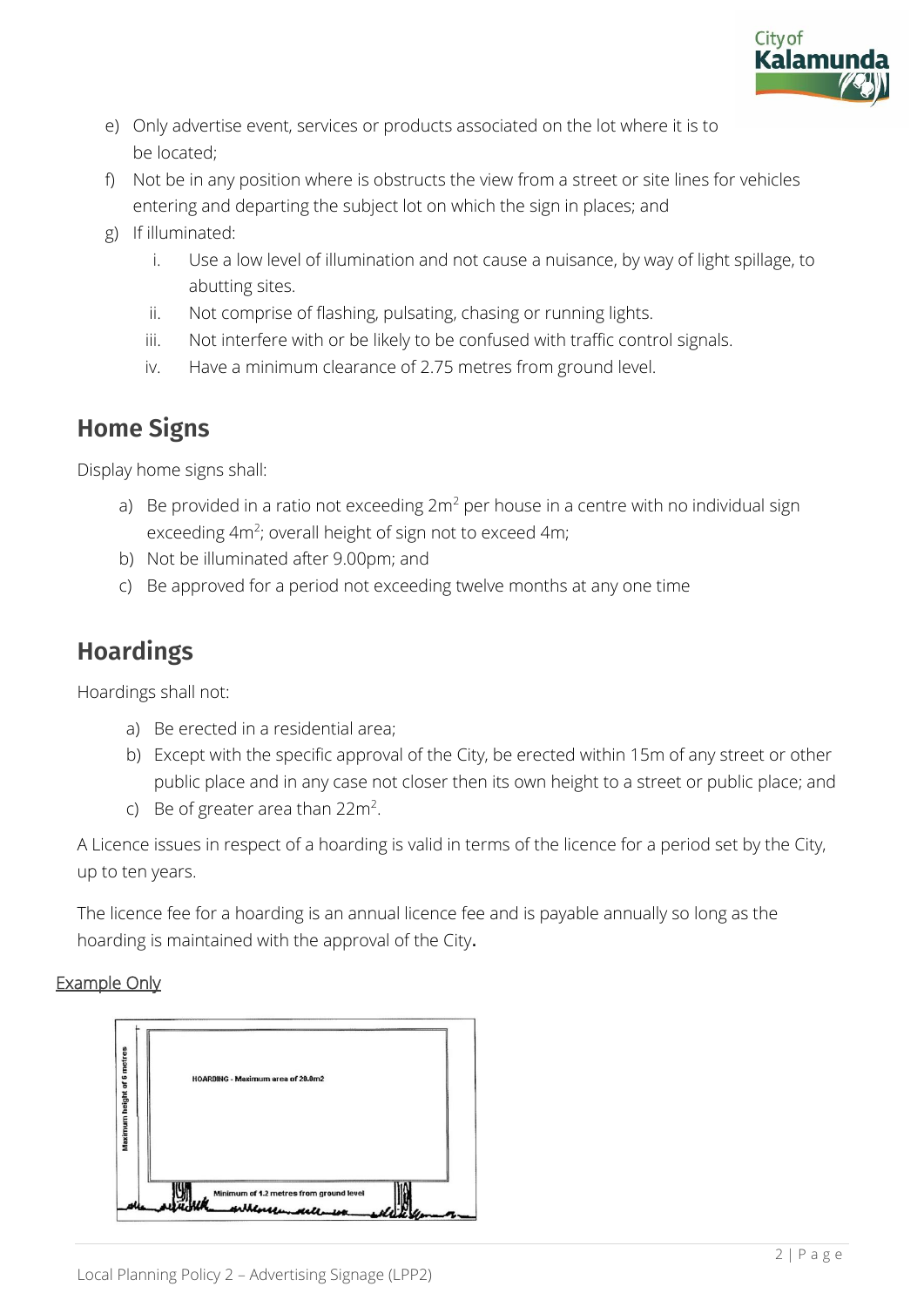

## **Horizontal Signs**

A horizontal signs shall:

- a) Afford a minimum headway of 2.75m;
- b) Be fixed parallel to the wall of the building to which it is attached; and
- c) Conform as to depth of the following table-

| Minimum Distance of Sign above street | Maximum Depth of Sign |
|---------------------------------------|-----------------------|
| Less than 7.5m                        | 600mm                 |
| 7.5m to 9m                            | 7500mm                |
| 9m to 12m                             | 1 <sub>m</sub>        |

The increase above 12m should be 150mm in depth for each 300mm in height to a maximum of 4.5m;

- a) Not project more than 600mm from the wall to which it is attached; and
- b) Not be within 600mm of either end of the wall to which it is attached, unless the end of the sign abuts against a brick, stone or cement corbel, pier or pilaster which is at least 225mm wide and projects at least 25mm in front of and 75mm above and below the sign.

Notwithstanding the provision of paragraph (c) of this policy 3.6.1, the City may permit an increase of not more than fifty per cent of the depths therein mentioned in any parts of a sign to permit the inclusion therein of a motif or capital letter.

There shall be not more than one line of horizontal signs facing any one street on any building.

The name of the building, owner or occupier may be shown on the façade of a building but:

- a) Unless otherwise specifically approved by the City, only one such name shall ne places on any façade
- b) The letters of the name shall not exceed 1.2m in height;
- c) The letters shall be of metal or other incombustible material; and
- d) The letters shall not be lit or illuminated unless all illuminated lettering has been specifically approved by the City.

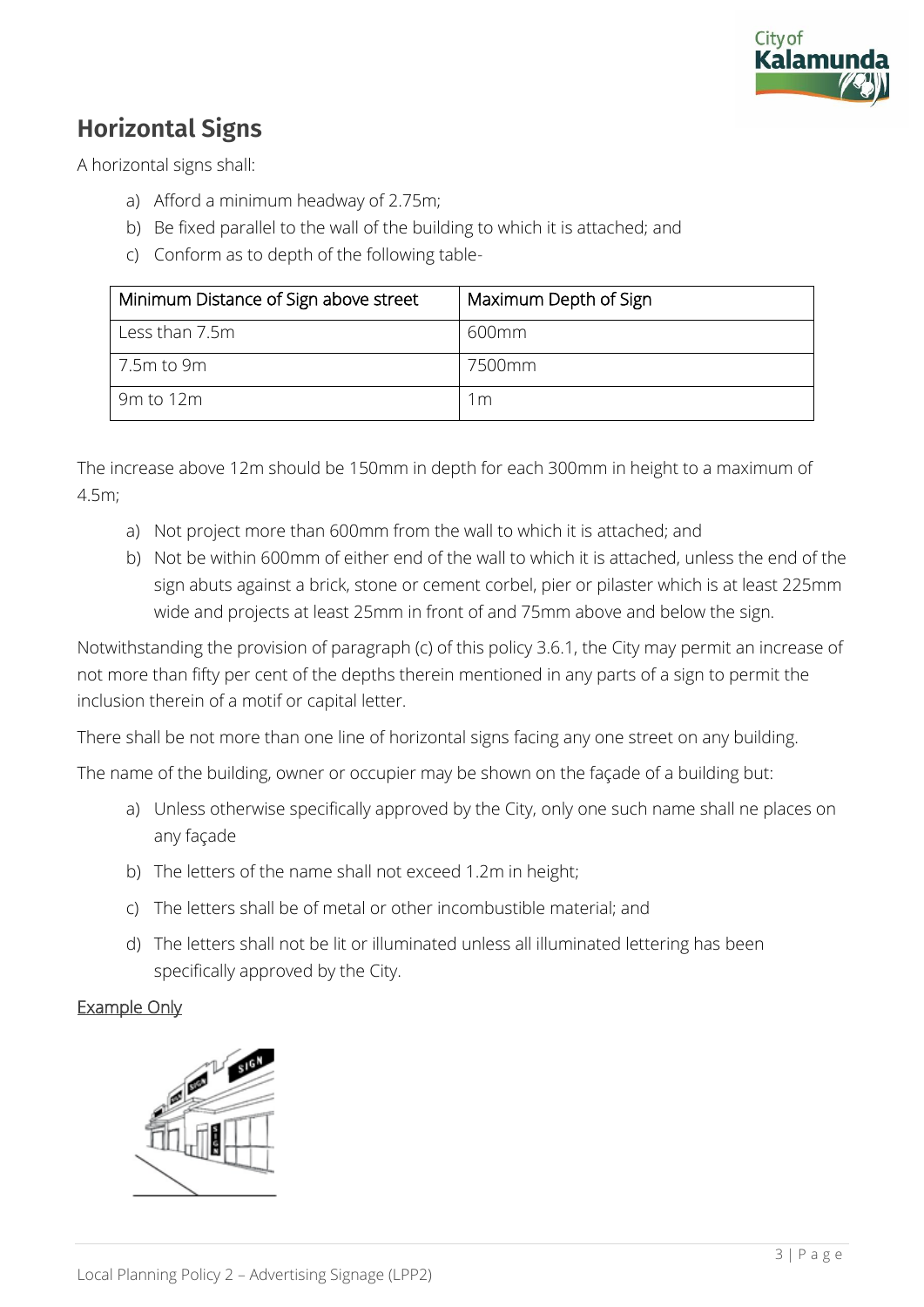

## **Illuminated Signs**

Every illuminated sign shall:

- a) Have any boxing or casing in which it is enclosed constructed incombustible material;
- b) Have its electrical instillation constructed and maintained to the satisfaction of the State Energy Commission or the appropriate electricity supply authority and in accordance with the S.A.A code 3000-1976.
- c) Be maintained to operate as an illuminated sign;
- d) Not have a light of such intensity or colour as to cause annoyance to the public and not interfere with traffic control lights; and
- e) Signs must not be internally or indirectly illuminated, move, flash, rotate or reflect so as to be a distraction to drivers.

### **Information Panel**

The City may provide information panels or nays of varying sizes and charge fees for the inclusion of advertisements in such panel or bays.

### **Portable Signs**

A portable sign shall:

- a) Not exceed 1 metre in height;
- b) Not exceed 1 metre in area;
- c) Be placed so not to be hazardous to, or impede vehicular traffic or pedestrian traffic;
- d) Be sound construction and maintained in good condition; and
- e) Be so constructed or anchored to prevent them becoming hazardous during strong winds.

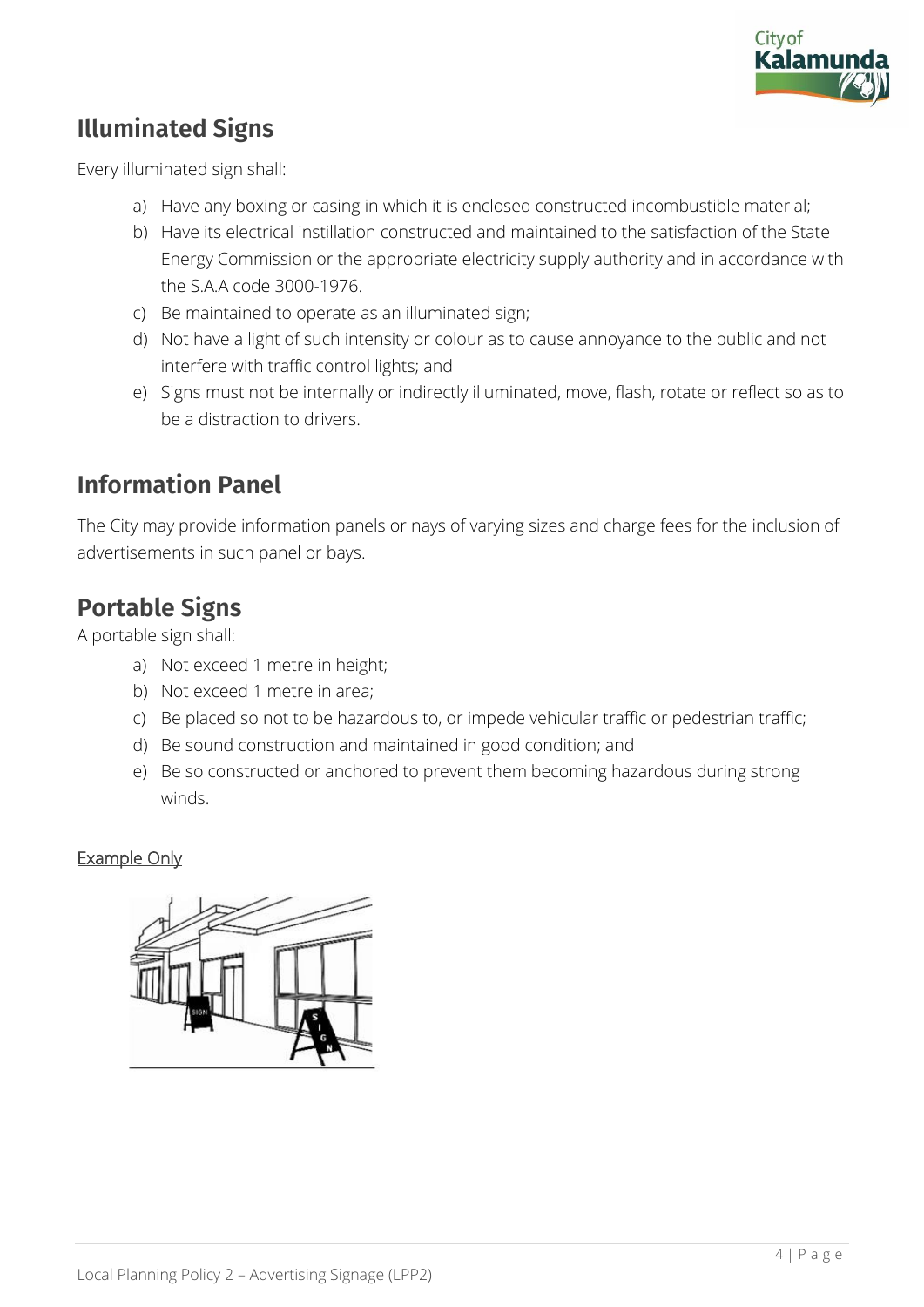

# **Projection Signs**

No person shall project by light any sign being a photographic or other image which can be seen from any street, way, footpath, or other public place onto any building, screen or structure without a written licence issues by the City, nor without the consent of the own of the building or structure.

No licence shall be issued by the City for a projection sign:

- a) Unless the building, screen or structure onto which it is proposed to project such sign or signs is specified in the application for such licence;
- b) In respect of any such sign which when projected onto a building, screen or structure is more than 12m in width or 12m in height; and
- c) Unless the licence specifies the building, screen or structure onto which such sign may be projected.

Where it is proposed to project such signs onto a building, screen or structure in a serios the City may issue one license in respect of all signs in that series provided that no sign or signs other than that or those in respect of which a licence has been issues shall be projected.

Where a licence has been issued by the City pursuant to this policy the sign or signs in respect of which it has been issued shall not be projected onto any building, screen or structure not specified in such licence.

The owner or occupier of any building, screen or structure shall not permit any sign or signs to be projected onto the same unless a licence has been issued pursuant to this policy.

#### Example Only



### **Pylon Signs**

A pylon sign shall:

- a) Have a minimum clearance of 2.75m
- b) Not be more than 6m above the level of the ground immediately below it except in central business areas or large shopping complexes, as determined by the City;
- c) Not exceed 2.5m measured in any direction across the face of the sign or have a greater superficial area than  $4m^2$  – except in central business areas or large shopping complexes, as determined by the City; such signs where erected must comply with the following –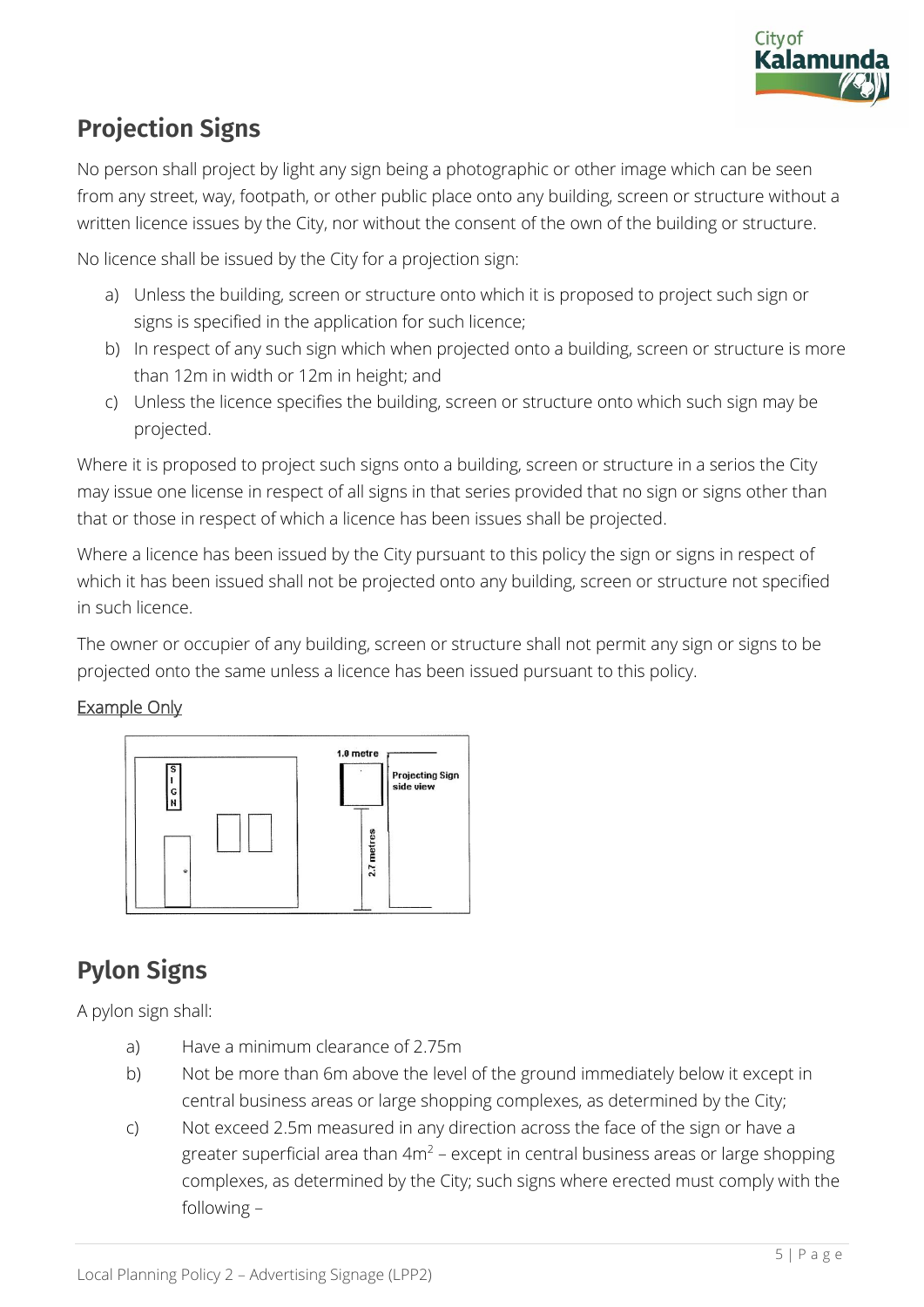

- i. Be the only motif or emblem of the centre;
- ii. Only one such sign on any development;
- iii. Does not exceed  $10m^2$  on any face;
- iv. Not be erected within a distance equal to its own height from any street or right of way.
- d) Not project more than 1m over any street;
- e) Be supported on one or more piers or columns of brick, stone, concrete or steel of sufficient size and strength to support the sign under all conditions;
- f) Where a pylon sign is supported on two or more piers or columns the space between the piers or columns shall not be wholly or partly filled in with any material below 2.75m above ground level;
- g) Not be within 1.8m of the side boundaries of the lot on which it is erected unless the lot on which the pylon sign is erected abuts an intersecting street or right of way, when the city may authorise the erection of the sign at a lesser distance than 1.8m; and
- h) Not have any part thereof less than 6m from any part of another sign erected on the same lot.

Where more than one pylon sign is proposed to be erected on a lot which unit factories or small shops are erected or are to be erected the city may require all the pylon signs to be incorporated into the on sign complying with the following:

- a) Initial approval is to be given to the pylon sign framework together with one or more sign infills;
- b) An application is to be submitted and approval given for each additional infill;
- c) All infills are to be of equal size and space is to be provided for one infill for each shop or unit on the lot;
- d) Where the city required signs to be combined, the total area of the infill signs specified under policy 5.11.1; and
- e) May be increased by up to 50 per cent, i.e to a maximum of  $6m^2$ .

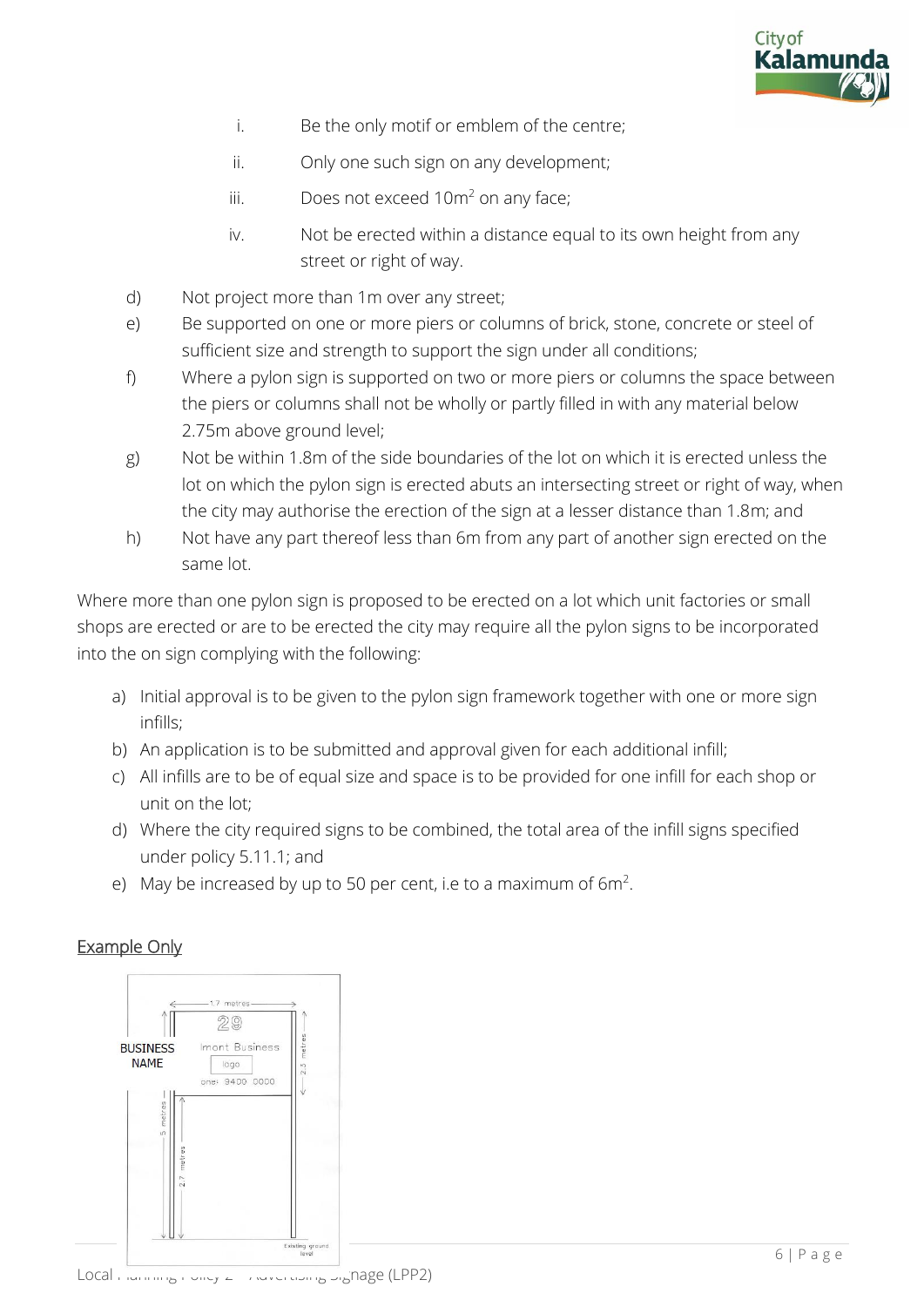

# **Roof Signs**

A roof sign shall:

- a) Not at any point be within 4m of the ground;
- b) Not extend laterally beyond the external walls of the building; and
- c) Comply as regards height above ground and height of sign with the following table

When ascertaining the height of the main building above ground level for the purpose of this policy, any part of the roof at the point where the sign is to be erected that is provided solely for the purpose of architectural design shall be disregarded.

#### Example Only

| Roof Sign                                                     |                       |                        |
|---------------------------------------------------------------|-----------------------|------------------------|
|                                                               | ibove Ground Level at | Maximum Height of Sign |
| ixed <del>، این بن در روزب د مارانید با</del> اس <sup>ت</sup> |                       |                        |
| 4 m and under 5m                                              |                       | 1.25 <sub>m</sub>      |
| 5 m and under 6m                                              |                       | 1.8 <sub>m</sub>       |
| 6 m and under 12m                                             |                       | 3 <sub>m</sub>         |
| 12 m and under 18m                                            |                       | 5 <sub>m</sub>         |
| 18 m and under 24m                                            |                       | 6 m                    |
| 24 m and upwards                                              |                       | 7 <sub>m</sub>         |

### **Tethered Signs**

Tethered Signs shall:

- a) Be located wholly within the boundaries of the lot;
- b) Have a maximum vertical dimension of 0.75 metres and a maximum area of 2sqm;
- c) Not be greater then 8m from natural ground level;
- d) Be limited to a maximum of one sign per street frontage on any one lot and
- e) Not be within 10m of a pylon sign.

f)

Notwithstanding the provision of sub-clause 3.11.1, tethered signs which consist of balloon type or inflatable objects shall:

a) Not exceed 7m in diameter or 9m in height; and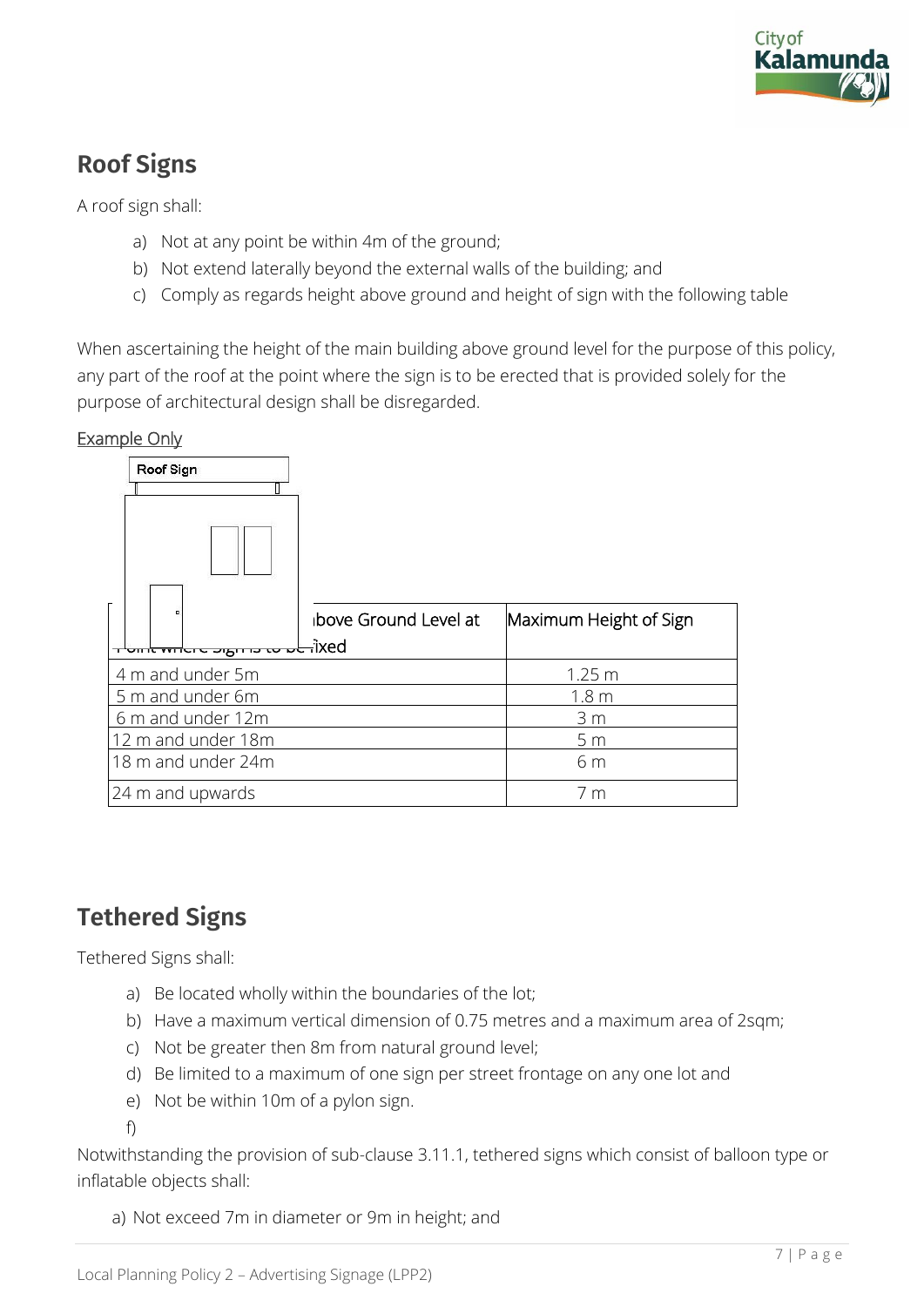

b) Not be displayed for more than 14 days in aggregate for any one calendar year.

Furthermore, the applicant is required to provide the City prior to erecting such a sign, a certificate from a Structural Engineer certifying that the connection of the balloon type object to the building or lots is of a structurally sound design.

#### Example Only



#### **Tower Signs**

A tower sign shall not, unless otherwise specially approved by the City –

- a) Indicate or display any matter other than the name of the owner or occupier of the land or premises on which the mast, tower or chimney stack is erected
- b) If illuminated, be a flashing sign;
- c) Exceed in height one-sixth of the height of the mast, tower or chimney stack on which it is placed;
- d) Exceed in width the width or diameter of the mast, tower or chimney stack on which it is placed; and
- e) Extend laterally beyond any part of the mast, tower or chimney stack on which it is placed.

### **Verandah Signs**

Signs comprising free standing lettering only may be erected above the outer fascia of a Verandah parallel to the kerb, if the lettering does not exceed 400mm in height and is mounted on a base of at least 75mm in width.

#### Signs on Verandah Fascia's

A sign fixed to the outer or return fascia of a verandah-

- a) Shall not exceed 600mm in depth;
- b) Shall not project beyond the outer metal frame or surround of the fascia; and
- c) If an illuminated sign may be of changing colours but shall not emit a flashing light.

#### Signs under Verandah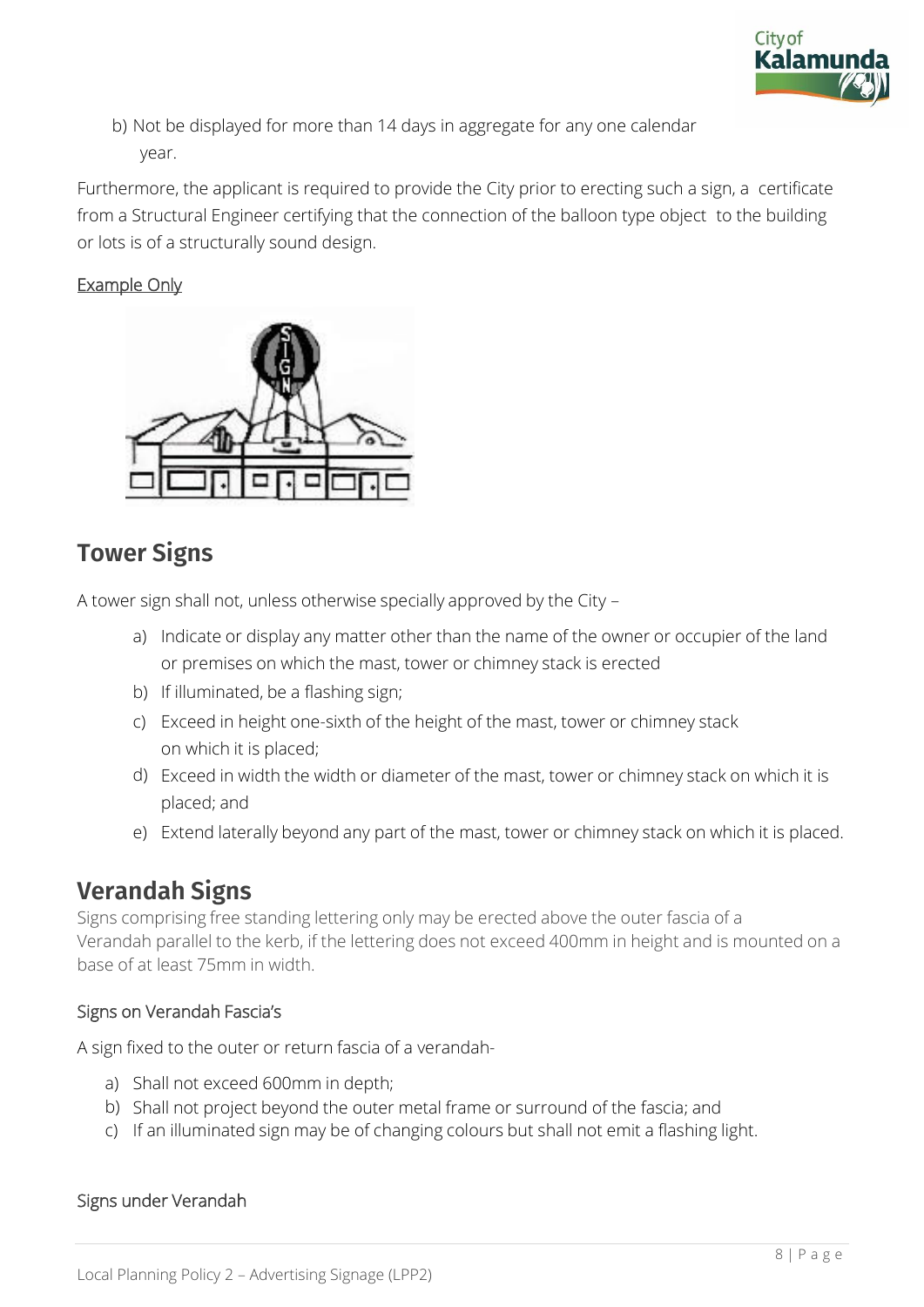

A sign under a Verandah shall –

- a) Afford A headway of at least 2.75m or, when approved by the City, 2.4m;
- b) Not exceed 2.4m in length or 500mm in depth;
- c) Not weigh more than 50 kg;
- d) Not, if it exceeds 300mm in width, be within 1,4m, or where it does not exceed 600mm in width be within 1m of the side wall of the building, measured along the front of the building before it is erected;
- e) Not, if it exceeds 300mm in width be within 2.75m, or where it does not exceed 300mm in width be within 1.75m of another sing under that Verandah;
- f) Be fixed at right angles to the front ell of the building before which it is erected except on a corner of a building at a street intersection where the sign may be placed at an angle with the wall so as to be visible from both streets;
- g) Be so places that the centre of its base longitudinally is equidistant from the outer edge of the Verandah and the vertical place of the shop directly opposite the end of such a sign; and
- h) Not be constructed out of shatterbale material.

#### Example Only



# **Vertical Signs**

A vertical sign shall:

- a) Afford a minimum headway of 2.75m;
- b) Subject to 5.17.2, not project more than 1m from the face of the building to which it is attached;
- c) Subject to 5.17.3, not be within 1.75m of either end of the wall to which it is attached;
- d) Be of a height of at least twice its width;
- e) Not project more than 1m above the top of the wall to which it is attached nor more than 1m back from the face of that wall;
- f) Not be within 4m of another vertical sign on the same building;
- g) Not be placed on a corner of a building, except at a street intersection where it may be placed at an angle with the walls so as to be visible from both streets; and
- h) Except with special permission of the city not exceed 1m in width exclusive of the back projection.

Where a vertical sign is affixed to the face of a building that is set back beyond the face of another building which is situated less than 3 metres from the side wall of the first building, the sign may